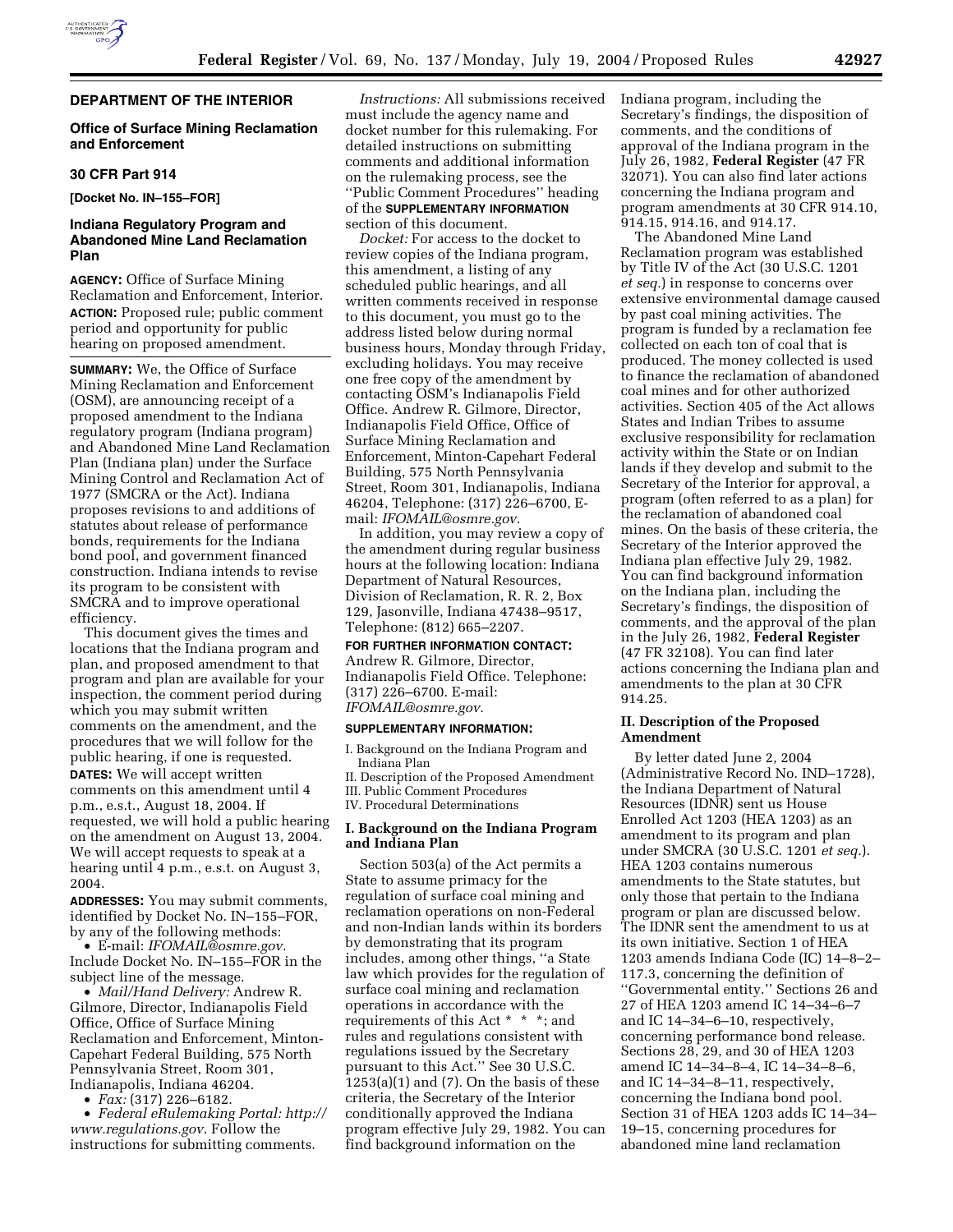projects receiving less than 50 percent government funding. Finally, Section 32 of HEA 1203 adds a definition for ''government financed construction.'' Below is a summary of the changes proposed by Indiana. The full text of the program amendment is available for you to read at the locations listed above under **ADDRESSES.**

### *A. Indiana Program*

1. IC 14–8–2–117.3 Definition of ''Governmental Entity''

Section 1 of HEA 1203 amended the definition of ''Governmental entity'' at IC 14–8–2–117.3 by adding a reference to IC 14–34–19–15, which concerns procedures for abandoned mine land reclamation projects receiving less than 50 percent government funding. The revised definition reads as follows:

''Governmental entity'' for the purposes of IC 14–22–10–2, IC 14–22–10–2.5, and IC 14–34– 19–15 has the meaning set forth in IC 14–22–  $10-2(a)$ .

## 2. IC 14–34–6–7 and IC 14–34–6–10 Performance Bond Release

a. Section 26 of HEA 1203 amended IC 14–34–6–7 to authorize the director of the Department of Natural Resources to initiate an application for the release of a performance bond. It designated the existing text as subsection (a) and added new subsection (b) to read as follows:

(b) The director may initiate an application for the release of a bond. If a bond release application is initiated by the director, the department shall perform the notification and certification requirements otherwise imposed on the permittee under this section and section 8 of this chapter.

b. Section 27 of HEA 1203 amended IC  $14-34-6-10(b)(2)$  by removing the word ''permittee's.'' The revised subdivision reads as follows:

(2) Request a public hearing within thirty (30) days after the last publication of the notice required by section 7 of this chapter.

3. IC 14–34–8–4, IC 14–34–8–6, and IC 14–34–8–11 Bond Pool

a. Section 28 of HEA 1203 amended IC 14–34–8–4(g) and (h) by adding the phrase ''unless the operator has replaced all bond pool liability with bonds acceptable under IC 14–34–6–1'' to the end of each paragraph. With the addition of the phrase, a mine operator may withdraw from the bond pool by replacing bond pool liability with bonds acceptable under the surface coal mining and reclamation bonding law. The revised paragraphs read as follows:

(g) Commencement of participation in the bond pool for the applicable permit constitutes an irrevocable commitment to participate in the bond pool for the applicable permit for the duration of the

surface coal mining operations covered under the permit, unless the operator has replaced all bond pool liability with bonds acceptable under IC 14–34–6–1.

(h) An operator may apply for participation in the bond pool on a bond increment area under an existing permit. Commencement of participation in the bond pool for the bond increment area, within an existing permit, constitutes an irrevocable commitment to participate in the bond pool for the duration of that surface coal mining permit, unless the operator has replaced all bond pool liability with bonds acceptable under IC 14–34–6–1.

b. Section 29 of HEA 1203 amended IC 14–34–8–6 to authorize the director of the Department of Natural Resources to require operators to withdraw from the surface coal mine reclamation bond pool under certain circumstances. It amended IC 14–34–8–6(a) by changing a reference from ''subsection (b)'' to ''subsection (c).'' It redesignated subsections (b) and (c) as IC 14–34–8– 6(c) and (d) and added a new subsection (b) to read as follows:

(b) If the final release of a bond has not been obtained within ten (10) years after the date of the last required report of the affected area for the permit, including new disturbances, the director may require the operator to:

(1) Replace the bond pool liability with bonds acceptable under IC 14–34–6–1; and (2) Withdraw that operation from the bond pool.

If the operator fails to comply with the director's order to withdraw a mine area from the bond pool, the director may suspend the operator from the bond pool.

c. At IC 14–34–8–11, Section 30 of HEA 1203 amended membership and appointment authority of the surface coal mine reclamation bond pool committee by revising subsections (a), (b), (e), and (f) to read as follows:

(a) The surface coal mine reclamation bond pool committee is established. The committee consists of the following:

(1) Five (5) members appointed by the director as follows:

(A) Three (3) members must represent a cross-section of coal operators.

(B) One (1) member must be a member of the commission.

(C) One (1) member must be a

representative of the public with knowledge of reclamation performance guarantees. (2) The director or the director's designee,

who is a nonvoting member. (b) The term of each member is four (4)

years beginning July 1. The director may remove an appointed member for cause.  $(c) * * * *$ 

 $(d) * * * *$ 

(e) The committee shall, acting in an advisory capacity to the director, do the following:

(1) Meet as necessary to perform duties under this chapter, but not less than one (1) time each year, for the purpose of formulating recommendations to the director concerning oversight of the general operation of the bond pool.

(2) Review and make recommendations concerning the following:

(A) All proposed expenses from the bond pool.

(B) All applications for admission to the bond pool.

(f) The director shall report annually to the committee and to the governor on the status of the bond pool.

4. IC 2004–71–32 Definition of ''Government Financed Construction''

At IC 2004–71–32, Section 32 of HEA 1203 added a definition for ''government financed construction'' and its associated requirements to read as follows:

(a) Notwithstanding 312 IAC [Indiana Administrative Code] 25–1–57, ''government financed construction'' means construction that is:

(1) At least fifty percent (50%) funded by funds appropriated from a government financing agency's budget or obtained from general revenue bonds; or

(2) Less than fifty percent (50%) funded by funds appropriated from a government financing agency's budget or obtained from general revenue bonds if construction is undertaken as an approved reclamation project under Title IV of the federal Surface Mining Control and Reclamation Act of 1977 (30 U.S.C. 1201 through 1328) and IC 14–34– 19.

However, construction through government financing guarantees, insurance, loans, funds obtained through industrial revenue bonds or their equivalent, or in-kind payments do not qualify as government financed construction.

(b) Before July 1, 2006, the department of natural resources shall amend 312 IAC 25– 1–57 to correspond with this Section.

(c) This Section expires July 1, 2007.

## *B. Indiana Plan*

*IC 14–34–19–15 Procedures for Abandoned Mine Land Reclamation Projects Receiving Less Than 50 Percent Government Funding*

Section 31 of HEA 1203 added IC 14– 34–19–15 to require specific findings and documentation for certain mine land reclamation projects funded by a governmental entity. The new statute reads as follows:

(a) This section applies to the following: (1) When the department is considering a mine land reclamation project under IC 14– 34–1–2 or 312 IAC 25–2–3 that is:

(A) at least fifty percent (50%) funded by funds appropriated from a governmental entity that finances the construction through either the entity's budget or general revenue bonds; or

(B) less than fifty percent (50%) funded by funds appropriated from a governmental entity that finances the construction through either the entity's budget or general revenue bonds if the construction is an approved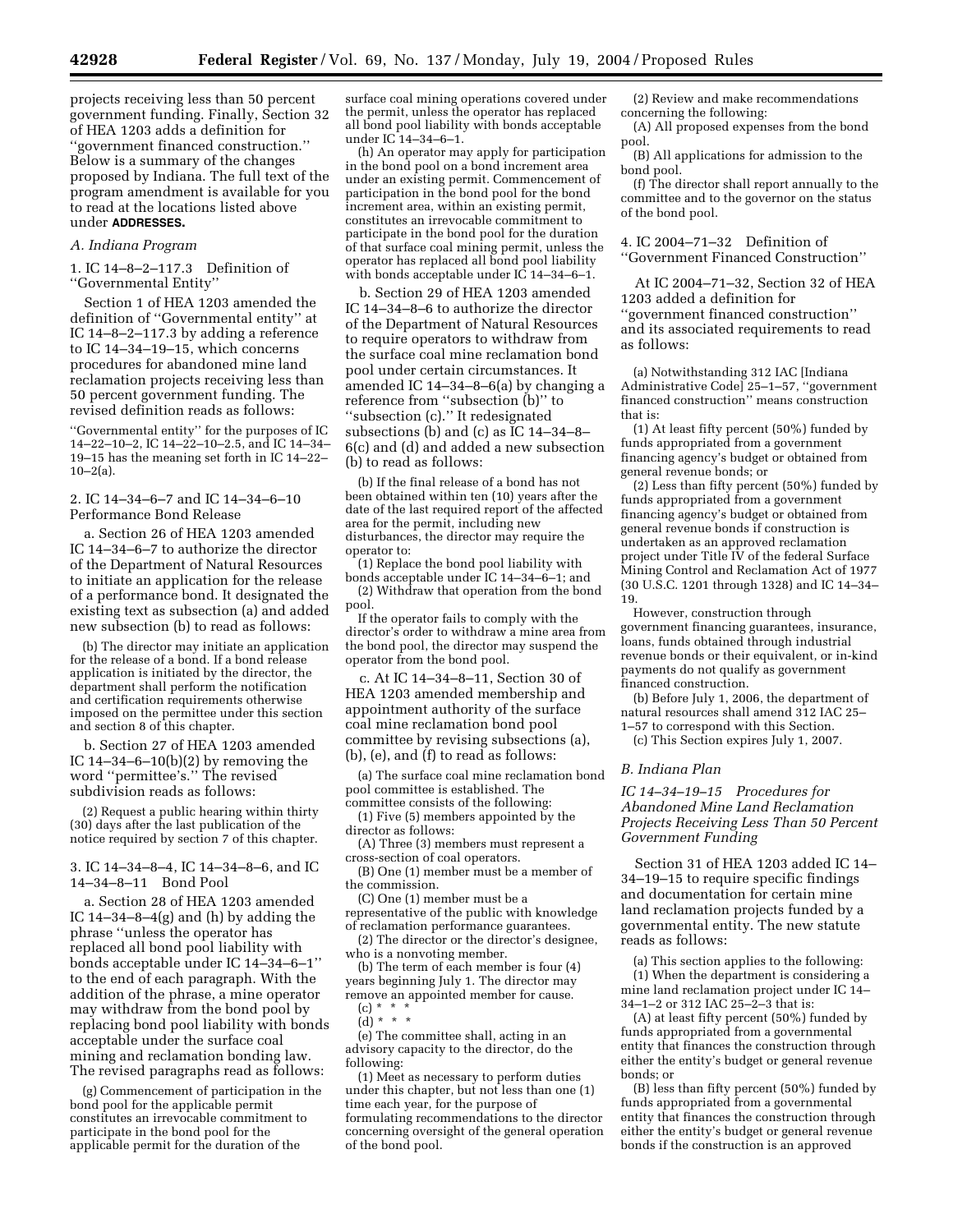reclamation project under Title IV of the federal Surface Mining Control and Reclamation Act of 1977 (30 U.S.C. 1201 through 30 U.S.C. 1328) and this chapter.

Government financing guarantees, insurance, loans, funds obtained through industrial revenue bonds or their equivalent, or in-kind payments are not considered funds appropriated by a governmental entity under this subdivision.

(2) When the level of funding for the construction will be less than fifty percent (50%) of the total cost because of planned coal extraction.

(b) The department must make the following determinations:

(1) The likelihood that coal will be mined under a surface coal mining and reclamation operations permit issued under this article. The determination must consider available information, including the following:

(A) Coal reserves from existing mine maps or other sources.

(B) Existing environmental conditions.

(C) All prior mining activity on or adjacent to the site.

(D) Current and historical coal production in the area.

(E) Any known or anticipated interest in mining the site.

(2) The likelihood that nearby mining activities might create new environmental problems or adversely affect existing environmental problems at the site.

(3) The likelihood that reclamation activities at the site might adversely affect nearby mining activities.

(c) If a decision is made to proceed with the reclamation project, the department must make the following determinations:

(1) The limits on any coal refuse, coal waste, or other coal deposits that can be extracted under the exemption under IC 14– 34–1–2 and 312 IAC 25–2–3.

(2) The delineation of the boundaries of the abandoned mine lands reclamation project.

(d) The following documentation must be included in the abandoned mine lands reclamation case file:

(1) Determinations made under subsections (b) and (c).

(2) The information taken into account in making the determinations.

(3) The names of the persons making the determinations.

(e) The department must do the following for each project:

(1) Characterize the site regarding mine drainage, active slide and slide prone areas, erosion and sedimentation, vegetation, toxic materials, and hydrological balance.

(2) Ensure that the reclamation project is conducted according to provisions of 30 CFR Subchapter R, this chapter, and applicable procurement provisions to ensure the timely progress and completion of the project.

(3) Develop specific site reclamation requirements, including, when appropriate, performance bonds that comply with procurement procedures.

(4) Require the contractor conducting the reclamation to provide, before reclamation begins, applicable documents that authorize the extraction of coal and any payment of royalties.

(f) The contractor must obtain a surface coal mining and reclamation operations

permit under this article for any coal extracted beyond the limits of the incidental coal specified in subsection (c)(1).

### **III. Public Comment Procedures**

Under the provisions of 30 CFR 732.17(h) and 30 CFR 884.15(a), we are seeking your comments on whether the amendment satisfies the applicable program and plan approval criteria of 30 CFR 732.15 and 30 CFR 884.14, respectively. If we approve the amendment, it will become part of the Indiana program or plan, as noted in Section II of this document.

## *Written Comments*

Send your written or electronic comments to OSM at the address given above. Your written comments should be specific, pertain only to the issues proposed in this rulemaking, and include explanations in support of your recommendations. We will not consider or respond to your comments when developing the final rule if they are received after the close of the comment period (*see* **DATES**). We will make every attempt to log all comments into the administrative record, but comments delivered to an address other than the Indianapolis Field Office may not be logged in.

# *Electronic Comments*

Please submit electronic comments as an ASCII or Word file avoiding the use of special characters and any form of encryption. Please also include ''Attn: Docket No. IN–155–FOR'' and your name and return address in your electronic message. If you do not receive a confirmation that we have received your electronic message, contact the Indianapolis Field Office at (317) 226– 6700.

### *Availability of Comments*

We will make comments, including names and addresses of respondents, available for public review during normal business hours. We will not consider anonymous comments. If individual respondents request confidentiality, we will honor their request to the extent allowable by law. Individual respondents who wish to withhold their name or address from public review, except for the city or town, must state this prominently at the beginning of their comments. We will make all submissions from organizations or businesses, and from individuals identifying themselves as representatives or officials of organizations or businesses, available for public review in their entirety.

## *Public Hearing*

If you wish to speak at the public hearing, contact the person listed under **FOR FURTHER INFORMATION CONTACT** by 4 p.m., e.s.t., on August 3, 2004. If you are disabled and need special accommodations to attend a public hearing, contact the person listed under **FOR FURTHER INFORMATION CONTACT**. We will arrange the location and time of the hearing with those persons requesting the hearing. If no one requests an opportunity to speak, we will not hold a hearing.

To assist the transcriber and ensure an accurate record, we request, if possible, that each person who speaks at the public hearing provide us with a written copy of his or her comments. The public hearing will continue on the specified date until everyone scheduled to speak has been given an opportunity to be heard. If you are in the audience and have not been scheduled to speak and wish to do so, you will be allowed to speak after those who have been scheduled. We will end the hearing after everyone scheduled to speak and others present in the audience who wish to speak, have been heard.

## *Public Meeting*

If only one person requests an opportunity to speak, we may hold a public meeting rather than a public hearing. If you wish to meet with us to discuss the amendment, please request a meeting by contacting the person listed under **FOR FURTHER INFORMATION CONTACT.** All such meetings are open to the public and, if possible, we will post notices of meetings at the locations listed under **ADDRESSES.** We will make a written summary of each meeting a part of the administrative record.

## **IV. Procedural Determinations**

## *Executive Order 12630—Takings*

The provisions in the rule based on counterpart Federal regulations do not have takings implications. This determination is based on the analysis performed for the counterpart Federal regulations. The revisions made at the initiative of the State that do not have Federal counterparts have also been reviewed and a determination made that they do not have takings implications. This determination is based on the fact that the provisions have no substantive effect on the regulated industry.

# *Executive Order 12866—Regulatory Planning and Review*

This rule is exempted from review by the Office of Management and Budget (OMB) under Executive Order 12866.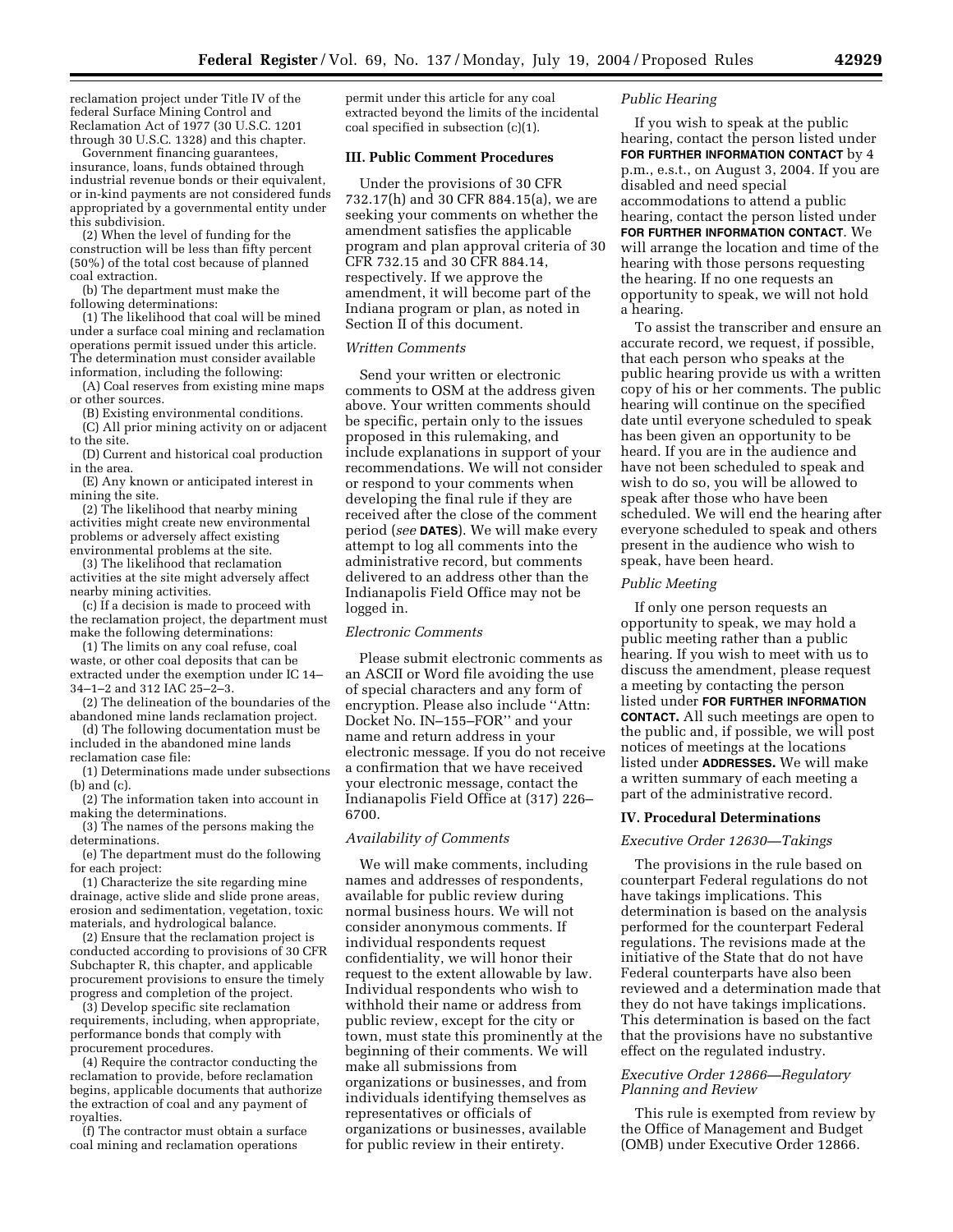# *Executive Order 12988—Civil Justice Reform*

The Department of the Interior has conducted the reviews required by section 3 of Executive Order 12988 and has determined that this rule meets the applicable standards of subsections (a) and (b) of that section. However, these standards are not applicable to the actual language of State regulatory programs and program amendments or State and Tribal abandoned mine land reclamation plans and plan amendments because each program and plan is drafted and promulgated by a specific State, not by OSM. Under sections 503 and 505 of SMCRA (30 U.S.C. 1253 and 1255) and the Federal regulations at 30 CFR 730.11, 732.15, and 732.17(h)(10), decisions on proposed State regulatory programs and program amendments submitted by the States must be based solely on a determination of whether the submittal is consistent with SMCRA and its implementing Federal regulations and whether the other requirements of 30 CFR parts 730, 731, and 732 have been met. Under section 405 of SMCRA (30 U.S.C. 1235) and the Federal regulations at 30 CFR 884.14 and 884.15, decisions on proposed State and Tribal abandoned mine land reclamation plans and plan amendments submitted by the States or Tribes must be based solely on a determination of whether the submittal meets the requirements to Title IV of SMCRA (30 U.S.C. 1231–1243) and its implementing Federal regulations and whether the other requirements of 30 CFR part 884 have been met.

# *Executive Order 13132—Federalism*

This rule does not have Federalism implications. SMCRA delineates the roles of the Federal and State governments with regard to the regulation of surface coal mining and reclamation operations and abandoned mine land reclamation programs. One of the purposes of SMCRA is to ''establish a nationwide program to protect society and the environment from the adverse effects of surface coal mining operations.'' Section 503(a)(1) of SMCRA requires that State laws regulating surface coal mining and reclamation operations be ''in accordance with'' the requirements of SMCRA, and section 503(a)(7) requires that State programs contain rules and regulations ''consistent with'' regulations issued by the Secretary pursuant to SMCRA. Section 405(d) of SMCRA requires State abandoned mine land reclamation programs to be in compliance with the procedures,

guidelines, and requirements established under SMCRA.

# *Executive Order 13175—Consultation and Coordination With Indian Tribal Governments*

In accordance with Executive Order 13175, we have evaluated the potential effects of this rule on Federallyrecognized Indian tribes and have determined that the rule does not have substantial direct effects on one or more Indian tribes, on the relationship between the Federal Government and Indian tribes, or on the distribution of power and responsibilities between the Federal Government and Indian tribes. This determination is based on the fact that the Indiana program does not regulate coal exploration and surface coal mining and reclamation operations on Indian lands and the Indiana plan does not regulate coal mined lands eligible for reclamation under Title IV of SMCRA on Indian lands. Therefore, the Indiana program and plan have no effect on Federally-recognized Indian tribes.

# *Executive Order 13211—Regulations That Significantly Affect The Supply, Distribution, or Use of Energy*

On May 18, 2001, the President issued Executive Order 13211 which requires agencies to prepare a Statement of Energy Effects for a rule that is (1) considered significant under Executive Order 12866, and (2) likely to have a significant adverse effect on the supply, distribution, or use of energy. Because this rule is exempt from review under Executive Order 12866 and is not expected to have a significant adverse effect on the supply, distribution, or use of energy, a Statement of Energy Effects is not required.

## *National Environmental Policy Act*

This rule does not require an environmental impact statement because section 702(d) of SMCRA (30 U.S.C. 1292(d)) provides that agency decisions on proposed State regulatory program provisions do not constitute major Federal actions within the meaning of section 102(2)(C) of the National Environmental Policy Act (42 U.S.C. 4332(2)(C)). Also, agency decisions on proposed State and Tribal abandoned mine land reclamation plans and plan amendments are categorically excluded from compliance with the National Environmental Policy Act (42 U.S.C. 4332) by the Manual of the Department of the Interior (516 DM 6, appendix 8, paragraph 8.4B(29)).

## *Paperwork Reduction Act*

This rule does not contain information collection requirements that require approval by OMB under the Paperwork Reduction Act (44 U.S.C. 3507 *et seq.*).

# *Regulatory Flexibility Act*

The Department of the Interior certifies that a portion of the provisions in this rule will not have a significant economic impact on a substantial number of small entities under the Regulatory Flexibility Act (5 U.S.C. 601 *et seq.*) because they are based upon counterpart Federal regulations for which an economic analysis was prepared and certification made that such regulations would not have a significant economic effect upon a substantial number of small entities. In making the determination as to whether this part of the rule would have a significant economic impact, the Department relied upon the data and assumptions for the counterpart Federal regulations. The Department of the Interior also certifies that the provisions in this rule that are not based upon counterpart Federal regulations will not have a significant economic impact on a substantial number of small entities under the Regulatory Flexibility Act (5 U.S.C. 601 *et seq.*). This determination is based upon the fact that the provisions are administrative and procedural in nature and are not expected to have a substantive effect on the regulated industry.

## *Small Business Regulatory Enforcement Fairness Act*

This rule is not a major rule under 5 U.S.C. 804(2), the Small Business Regulatory Enforcement Fairness Act. This rule: (a) Does not have an annual effect on the economy of \$100 million; (b) Will not cause a major increase in costs or prices for consumers, individual industries, Federal, State, or local government agencies, or geographic regions; and (c) Does not have significant adverse effects on competition, employment, investment, productivity, innovation, or the ability of U.S.-based enterprises to compete with foreign-based enterprises. This determination is based upon the fact that a portion of the State provisions are based upon counterpart Federal regulations for which an analysis was prepared and a determination made that the Federal regulation was not considered a major rule. For the portion of the State provisions that is not based upon counterpart Federal regulations, this determination is based upon the fact that the State provisions are administrative and procedural in nature and are not expected to have a substantive effect on the regulated industry.